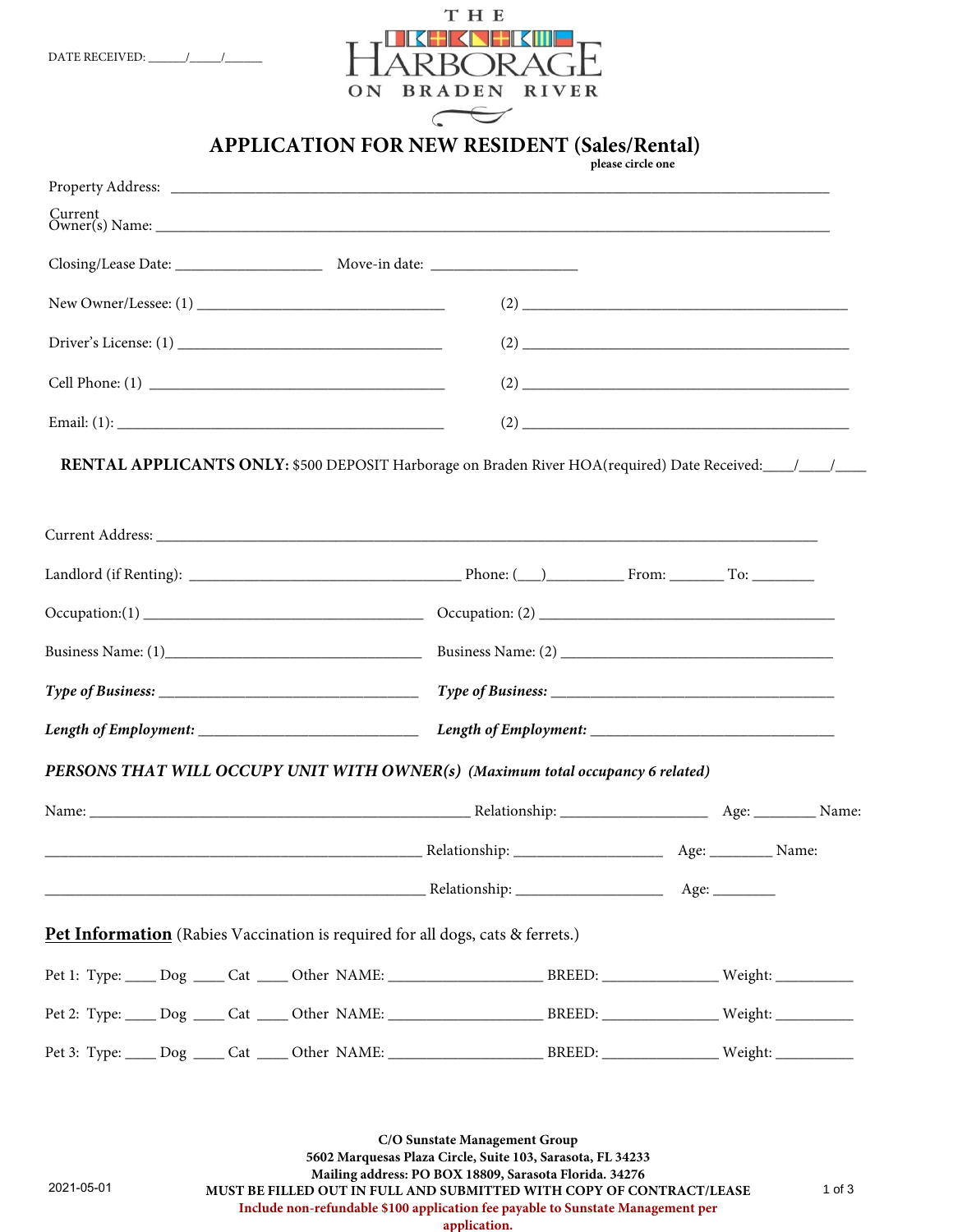

THE INFORMATION ON THIS APPLICATION IS TRUE AND CORRECT TO THE BEST OF MY KNOWLEDGE AND BELIEF, AND I HEREBY AUTHORIZE THE HARBORAGE AT BRADEN RIVER ASSOCIATION, INC., OR ITS AGENTS, TO VERIFY THE ABOVE INFORMATION. I UNDERSTAND THAT THE \$100 APPLICATION FEE IS NOT A DEPOSIT OR RENT, AND WILL NOT BE REFUNDED EVEN IF THIS APPLICATION IS DECLINED.

IF THIS APPLICATION IS APPROVED, I/WE HEREBY AGREE TO ABIDE BY ALL THE COMMUNITY CONVENANTS/ RULES & REGULATIONS OF THE THE HABORAGE AT BRADEN RIVER ASSOCIATION, INC.

THE PROPOSED PURCHASER(S) AGREE THAT He/She/They: ALL PURCHASER(S) MUST SIGN BELOW and by doing so affirm have read the Rules and Regulations and abide by the same.

| <b>OWNER/LESSEE: (1)</b> | Jate: |
|--------------------------|-------|
| <b>OWNER/LESSEE: (2)</b> | )ate: |

In an effort to promote harmony and compliance within the community, the HOA conducts orientations for New Owners and Tenants. Orientations provide an overview of Rules and Restrictions and also that the HOA has a current record of residents within our community.

Contact Brenda Landers (941) 993-3600, HoBR HOA Welcoming Committee Member

#### APPROVAL IS CONTINGENT UPON COMPLETING REQUIRED ORIENTATION

### ACTION OF BOARD OF DIRECTORS

| <b>HOBR MGMT SIGNATURE:</b> |
|-----------------------------|
|                             |

| HOBR PRESIDENT SIGNATURE: |  |
|---------------------------|--|
|---------------------------|--|

## INCOMPLETE APPLICATIONS SUBMITTED WITHOUT PAYMENT WILL NOT BE PROCESSED. ALLOW 15 DAYS FOR PROCESSING. LATE/RUSH APPLICATIONS MAY RESULT IN ADITIONAL FEES.